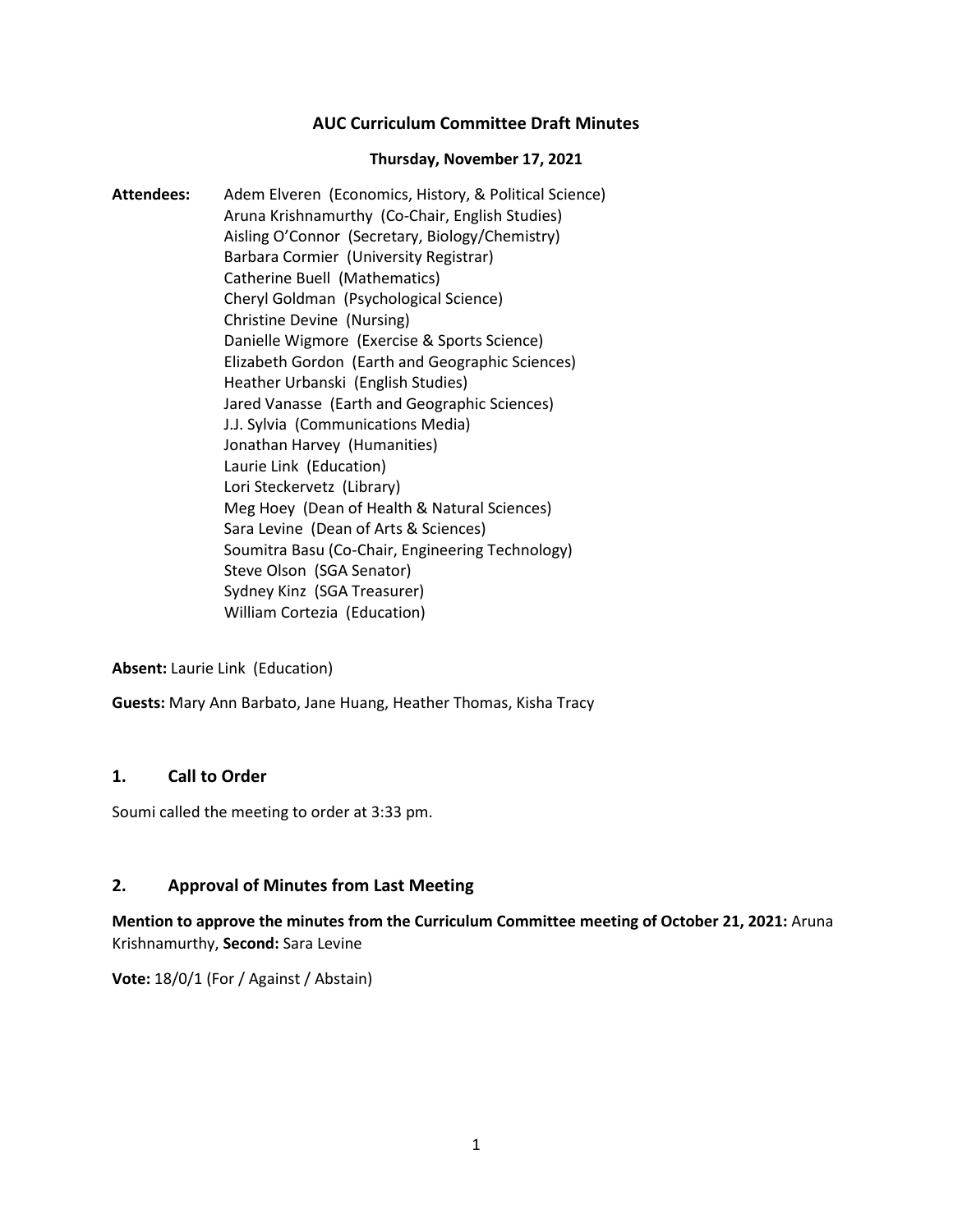# **3. New Business: Request for secretary self-nominations**

Soumi requested at least one more self-nomination for co-secretary, as it is very taxing for one person to take all the minutes. Liz Gordon and Jonathan Harvey self-nominated. There are now three cosecretaries!

# **Motion to appoint new co-secretaries, Liz Gordon and Jonathan Harvey:** Sara Levine, **Second:** Adem Elveren

**Vote:** 20/0/0 (For / Against / Abstain)

# **4. Current Business**

### *4.1 AUC 3: Math 1300 QR Designation*

**Motion to consider AUC 3:** Sara Levine, **Second:** Adem Elveren

**Sponsor:** Mary Ann Barbato

**Discussion:** Pre-calculus was not a QR course initially, but the department looked at their core curriculum and edited the course to include applications. The new course syllabus passed through their department curriculum committee so they are now comfortable moving forward with a QR designation for Pre-calculus. JJ Sylvia asked Maryann to comment on the departmental curriculum committee vote of 3-2. Maryann indicated that the vote was taken before edits to the course syllabus were completed and those who voted against the QR designation were now more comfortable with the designation. Soumi asked about guidelines for instructors regarding the new applications. Maryann indicated that application materials would be provided for all instructors. Heather asked for an ETA on the new syllabus and if it would be on its way when this proposal goes back to the AUC. Maryann indicated it would be discussed on Dec. 8<sup>th</sup>.

**VOTE:** 20/0/0 (For / Against / Abstain)

# *4.2 AUC 4: Update the prefix for public health courses*

**Motion to consider AUC 4:** Sara Levine, **Second:** Adem Elveren

**Sponsor:** Elizabeth S. Gordon

**Discussion:** The name of the major was previously changed to public health science so they are seeking to change the courses prefix to PHS. Heather asked if the reason there were only 4 courses with this prefix was because majors take courses from many different disciplines. Liz responded in the affirmative.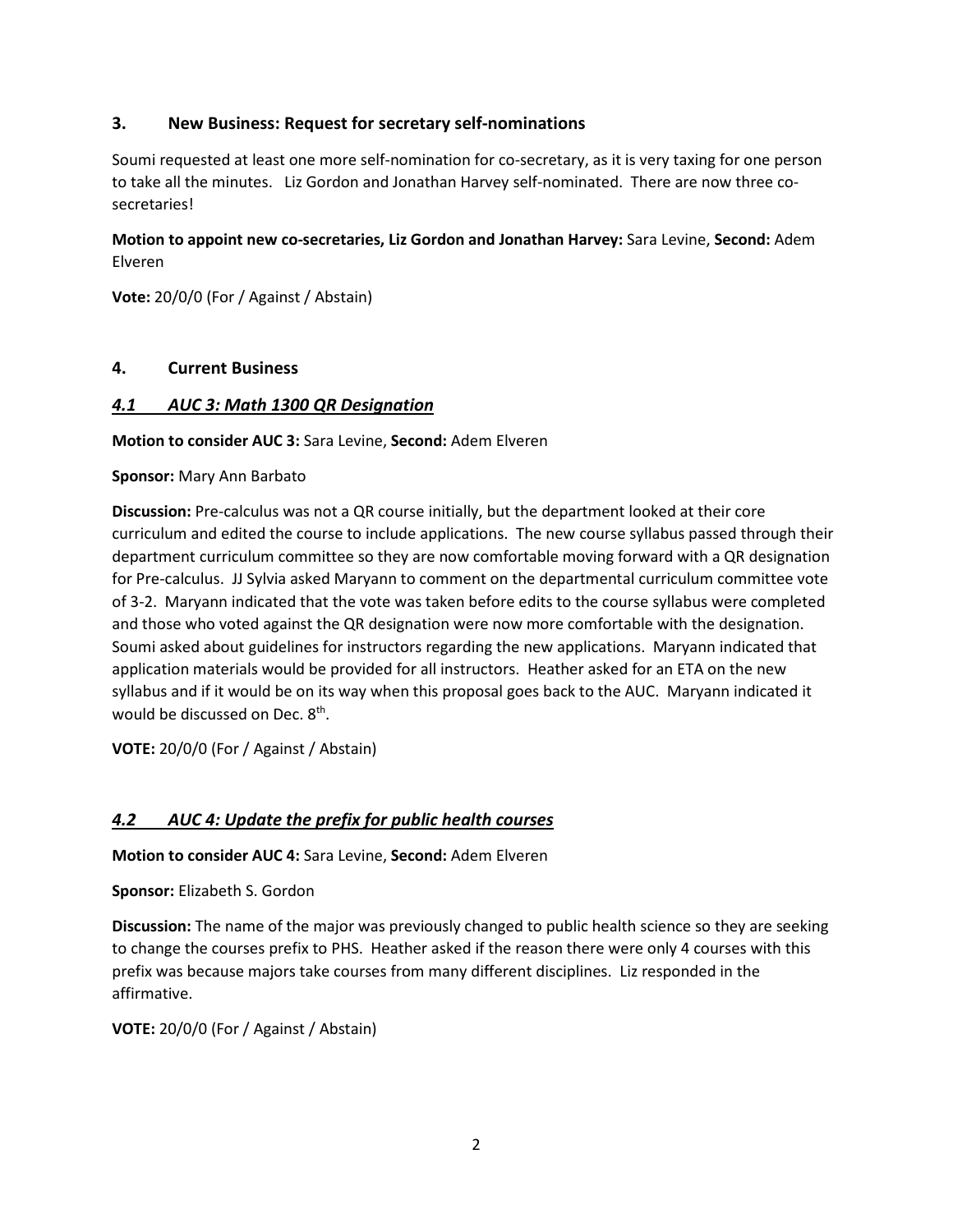# *4.3 AUC 5: PL and AIA designations for GEOG 3110*

**Motion to consider AUC 5:** Sara Levine, **Second:** Adem Elveren

### **Sponsor:** Elizabeth S. Gordon

**Discussion:** The department is seeking PL and AIA designations for the for climatology course. This course includes data generation, interpretation and has prerequisites of 2 General Education courses. JJ mentioned that he was not on the committee last year and wondered if courses could have both designations. Kisha responded that we have many courses that have both. Heather asked what designations the prerequisites had. Liz replied that the both had SI and PL.

**VOTE:** 20/0/0 (For / Against / Abstain)

# *4.4 AUC 6: Adding electives to the GIS Minor curriculum*

**Motion to consider AUC 6:** Sara Levine, **Second:** Adem Elveren

**Sponsor:** Jane Huang

**Discussion:** Jane explained that this next set of 2 proposals had been delayed due to COVID. The same action is requested in AUC 6 and 7; add 2 new course elective options to the GIS and GST minors. These courses have previously been added to the GST major and CJ minor. AUC 6 seeks the addition of Web GIS & GIS II as electives to the GIS minor curriculum. Soumi asked if this would affect any other program or department. Jane responded that it would not!

**VOTE:** 20/0/0 (For / Against / Abstain)

# *4.5 AUC 7: Adding electives to the GST Minor curriculum*

**Motion to consider AUC 7:** Sara Levine, **Second:** Adem Elveren

**Sponsor:** Jane Huang

**Discussion:** See discussion for AUC 6. Soumi asked about the difference between GIS and GST. Jane responded that GIS is the field of geographic information systems (computer mapping and data analysis) and GST is the name of the program/major (geographic science & technology).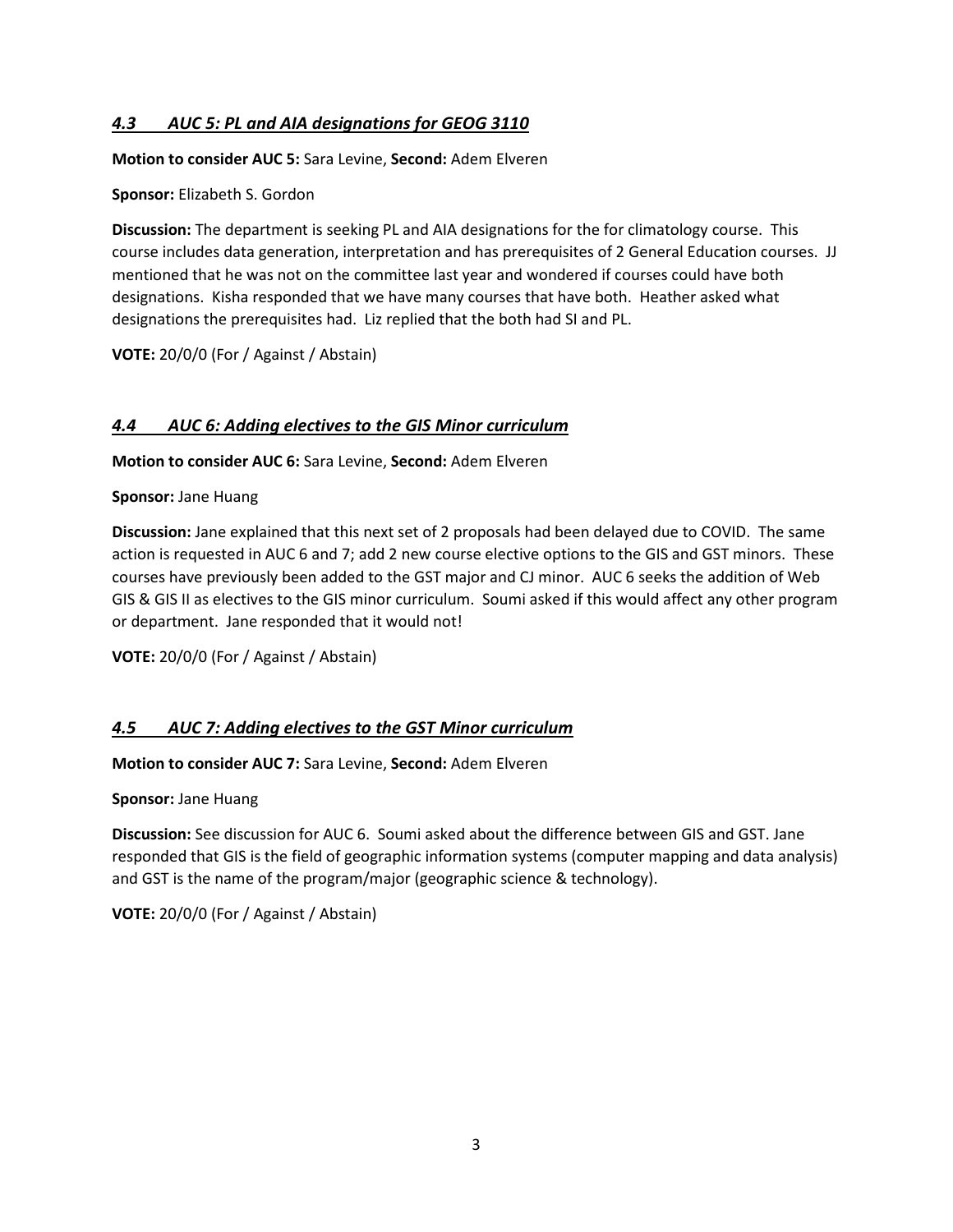# *4.6 AUC 8: PL and AIA designation for "GIS for Criminal Justice"*

#### **Motion to consider AUC 8:** Sara Levine, **Second:** Adem Elveren

#### **Sponsor:** Jane Huang

**Discussion:** This course is co-taught course by Jane and a CJ professor. The PL designation is requested as the course will be taught using technology to map crimes and look for solutions / solve crimes. The AIA designation is also requested as the course is co-taught by professors from different disciplines. Jane indicated that both departmental curriculum committees have approved this proposal. The professor teaching this course next semester is part-time as the CJ professor who taught it has retired. Barbara mentioned that the courses are not cross-listed in system; not programmed in Banner (CJ and GEOG). Jane said the intention was to cross list the courses. Kisha said it is cross-listed in the catalog. Barbara asked if this went through AUC as a cross-listed course and said she would do some research. AUC #90 (2018) proposal indicated that this course is cross-listed. JJ mentioned that the course number in the 2018 proposal is different Jane said this is because it was first taught as topics course the course number changed.

Heather asked if the administration will provide ongoing support for co-taught courses. Sara, in her current position as Dean, responded that if there is enrollment to support the course it will run. The CJ department is also looking at using this course this instead of a data analysis course for majors, which should drive enrollment. Kisha added that Franca and Cathy have said that team-taught courses go through AUC as team-taught. Jane wants to introduce both disciplines to the students and the vehicle for this is team teaching. Heather asked Jane if she was seeking IHIP and she had checked both AIA and IHIP. This course has a high impact component and integrates 2 disciplines. Kisha reminded committee members and guests that all IHIPs are AIAs, but not all AIAs are IHIP! Sara recommend changing the title of the proposal, replacing AIA with IHIP. Aruna asked if this course will not be taught if it cannot be team taught. Jane responded that so far it has been team taught as she is not a CJ professor. Meg said that this will always be a team taught course unless we hire a GIS faculty member with a CJ background (which is highly unlikely)!

**Friendly amendment:** change the title of the proposal to "PL and IHIP designation for "GIS for Criminal Justice"

**VOTE with friendly amendment:** 20/0/0 (For / Against / Abstain)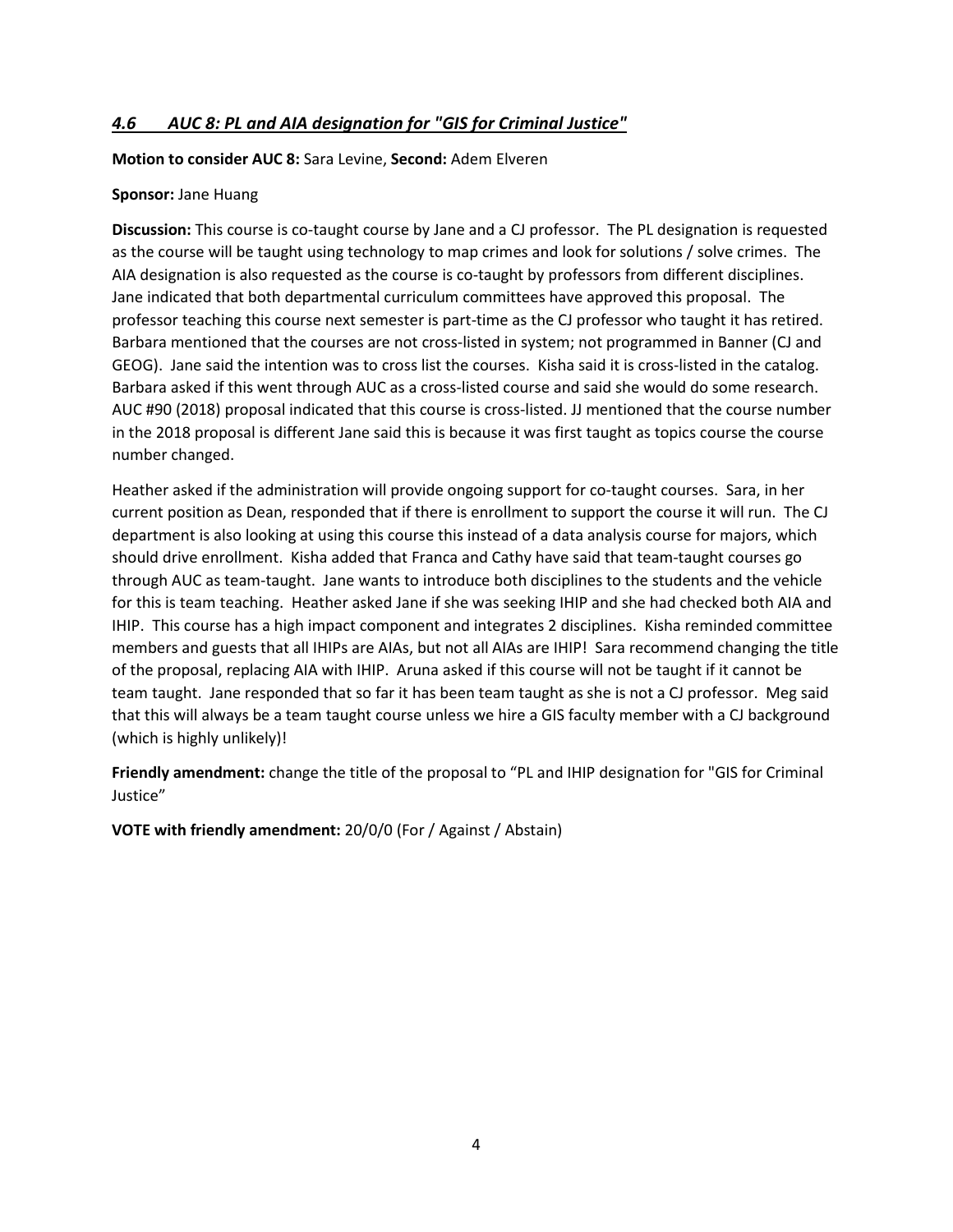# *4.7 AUC 9: DP and PL designation to Urban Geography*

**Motion to consider AUC 9:** Sara Levine, **Second:** Adem Elveren

### **Sponsor:** Jane Huang

**Discussion:** Jane explained that this is a social geography course which examines urban patterns, what kind of people distribute where, economic differences between urban areas globally etc . GIS is used to map out urban areas, which fits the PL designation. Soumi added that what it means to be urban is very different in different parts of the world and even within the US. Jane responded that it is also very different in the developing world too.

**VOTE:** 20/0/0 (For / Against / Abstain)

# *4.8 AUC 10: DP designation for four social geography courses*

**Motion to consider AUC 10:** Sara Levine, **Second:** Adem Elveren

**Sponsor:** Jane Huang

**Discussion:** This bulk proposal requests DP for four GEOG courses. Each course focuses on a different aspect of society, but look at the subject from a diverse perspective.

**VOTE:** 20/0/0 (For / Against / Abstain)

# *4.8 AUC 11: Add LAB designation to GEOG1000 for the old LA&S curriculum*

**Motion to consider AUC 11:** Sara Levine, **Second:** Adem Elveren

**Sponsor:** Liz Gordon

**Discussion:** Last year a lab was added to GEOG 1000, but the department forgot to request the LAB designation for the old LA&S. Liz asked Barbara if this could be added retroactively. Barbara said it can be programmed in Banner, but didn't know if it was allowed. Barbara also indicated that this course is cross listed with GEOG 1300 and if the LAB designation has to be added for this course also. Liz responded that students cannot get credit for both courses and GEOG 1300 no longer exists. Kisha recommended adding a line in the proposal regarding the retroactive request.

**Friendly amendment:** add the following text to the proposal - "We request that the LAB designation be retroactive to Fall 2021"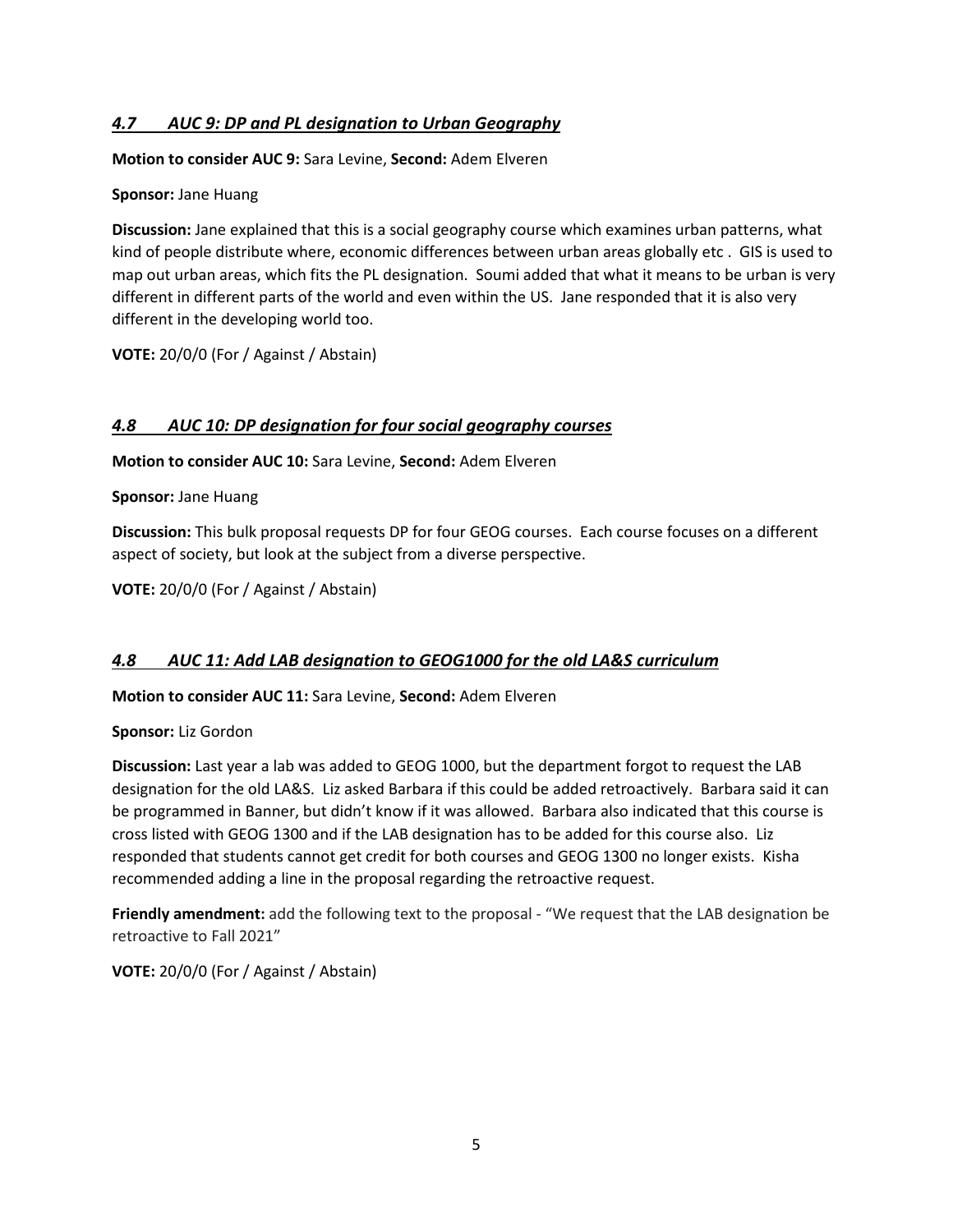# *4.9 Motion to Extend*

**Motion to extend meeting beyond 4:30 pm:** Sara Levine, **Second:** Adem Elveren

**VOTE:** 20/0/0 (For / Against / Abstain)

### *4.10 AUC 12: General Education Designations for Select Honors Courses*

**Motion to consider AUC 12:** Sara Levine, **Second:** Adem Elveren

**Sponsor:** Catherine Buell

**Discussion:** Catherine explained that the following 3 proposals (AUC 12, 13 & 14) all from relate to the honors program. Many HON courses went through last year in bulk proposals submitted by various departments. Now she is seeking General Education designations for any remaining HON courses. This proposal seeks AIA designations for 3 courses. A committee member asked if the curriculum committees of the respective departments approved the designations. Catherine responded that she has supporting letters from department chairs or the curriculum committees.

**VOTE:** 20/0/0 (For / Against / Abstain)

# *4.10 AUC 13: General Education Designations for HON 1020*

**Motion to consider AUC 13:** Sara Levine, **Second:** Adem Elveren

#### **Sponsor:** Catherine Buell

**Discussion:** Catherine explained that this course was not included in other proposal as DP, AIA and IHIP designations are being requested for HON 1020 (Current Events & Service Learning). A committee member asked Catherine why they need so many HON courses with AIA and IHIP designations. Catherine responded that they feel that the spirit of the classes meet these designations and a student could leave the honors program and therefore use these courses to fulfill General Education requirements. Another committee member asked if AIA / IHIP courses have to be 2000 level and above Kisha responded that they do not necessarily have to be 2000+. Aruna asked if the DP label for the course was local, national or international. The focus of the course is on the local community, but students are learning about the diverse community of Fitchburg, which also has an international aspect to it.